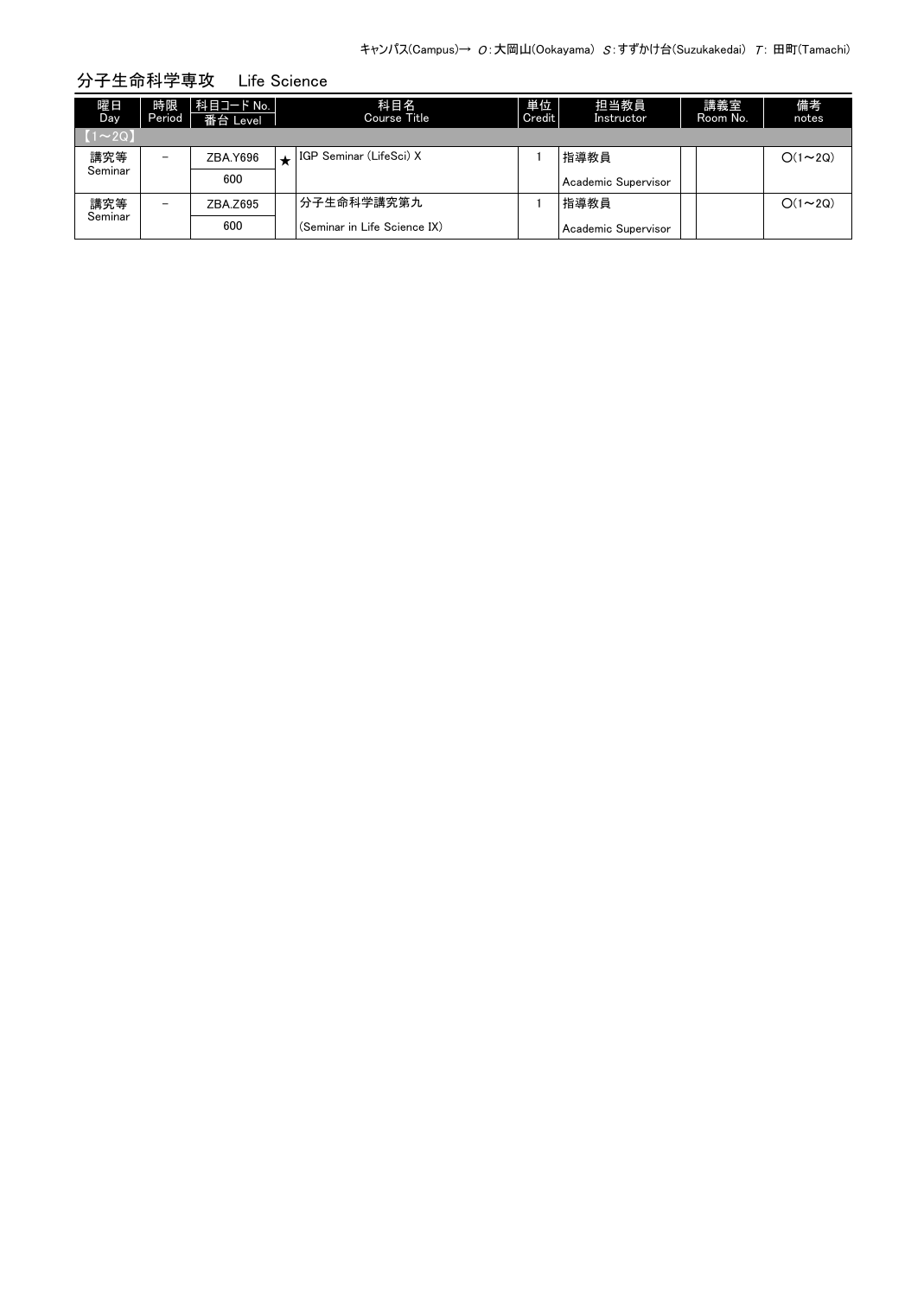| 曜日<br>Day      | 時限<br>Period | 科目コード No.<br>番台 Level |         | 科目名<br><b>Course Title</b> | 単位<br>Credit | 担当教員<br>Instructor  | 講義室<br>Room No. | 備考<br>notes   |
|----------------|--------------|-----------------------|---------|----------------------------|--------------|---------------------|-----------------|---------------|
| $(1 \sim 2Q)$  |              |                       |         |                            |              |                     |                 |               |
| 講究等            | -            | ZBB.Y692              | $\star$ | IGP Seminar (BioSci) VI    |              | 指導教員                |                 | $O(1\sim 2Q)$ |
| Seminar        |              | 600                   |         |                            |              | Academic Supervisor |                 |               |
| 講究等            | -            | ZBB.Y694              | $\star$ | IGP Seminar (BioSci) VIII  |              | 指導教員                |                 | $O(1\sim 2Q)$ |
| Seminar        |              | 600                   |         |                            |              | Academic Supervisor |                 |               |
| 講究等<br>Seminar |              | ZBB.Y696              | $\star$ | IGP Seminar (BioSci) X     |              | 指導教員                |                 | $O(1\sim 2Q)$ |
|                |              | 600                   |         |                            |              | Academic Supervisor |                 |               |
| 講究等<br>Seminar | -            | ZBB.Z691              |         | 生体システム講究第五                 |              | 指導教員                |                 | $O(1\sim 2Q)$ |
|                |              | 600                   |         | (Seminar in Biosystem V)   |              | Academic Supervisor |                 |               |
| 講究等<br>Seminar | -            | ZBB.Z693              |         | 生体システム講究第七                 |              | 指導教員                |                 | $O(1\sim 2Q)$ |
|                |              | 600                   |         | (Seminar in Biosystem VII) |              | Academic Supervisor |                 |               |
| 講究等<br>Seminar |              | ZBB.Z695              |         | 生体システム講究第九                 |              | 指導教員                |                 | $O(1\sim 2Q)$ |
|                |              | 600                   |         | (Seminar in Biosystem IX)  |              | Academic Supervisor |                 |               |

生体システム専攻 Biological Sciences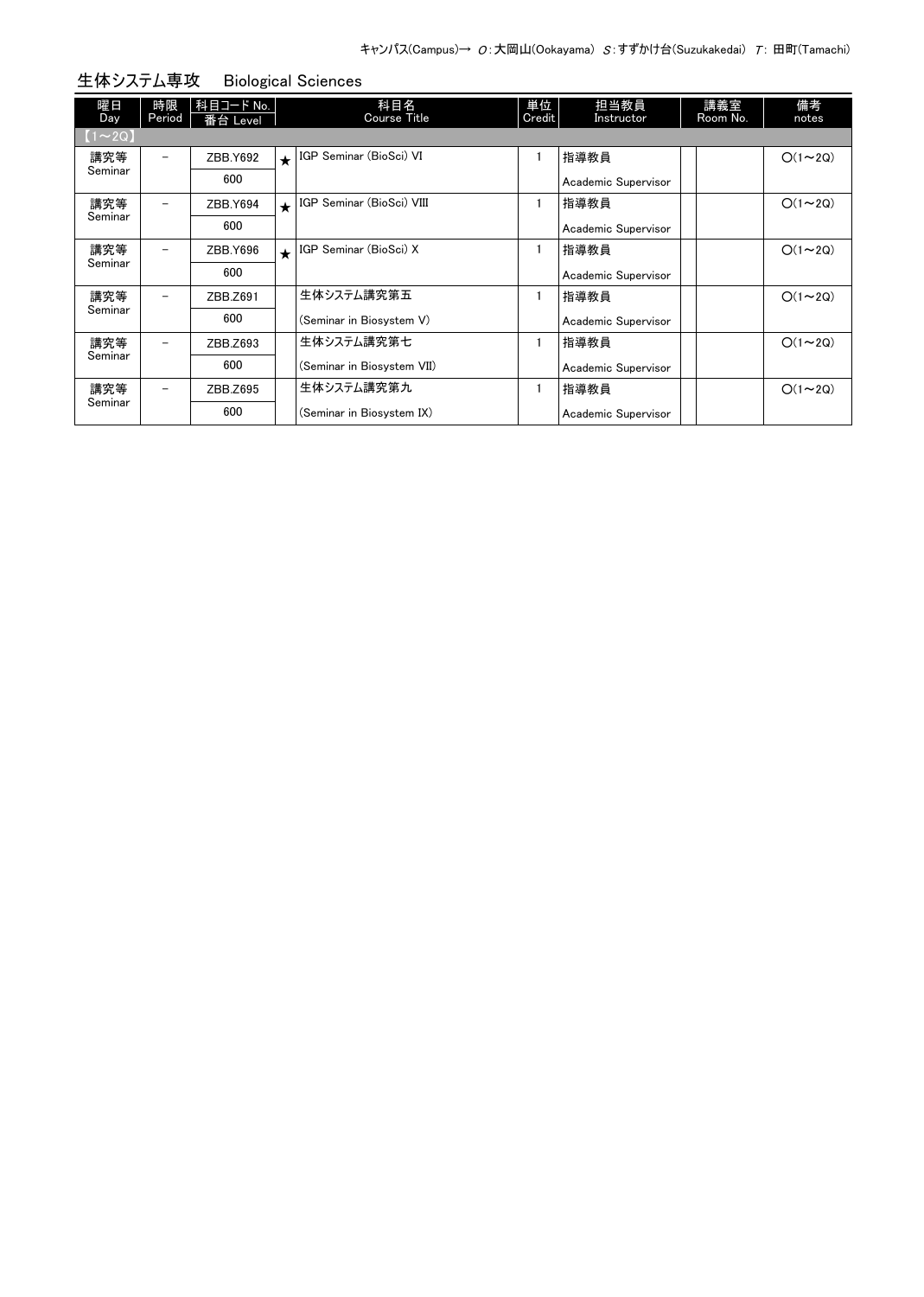| 曜日<br>Day                              | 時限<br>Period             | 科目コード No.<br>番台 Level | 科目名<br>Course Title             | 単位<br>Credit | 担当教員<br>Instructor  | 講義室<br>Room No. | 備考<br>notes   |
|----------------------------------------|--------------------------|-----------------------|---------------------------------|--------------|---------------------|-----------------|---------------|
| $\begin{bmatrix} 1 \\ 2 \end{bmatrix}$ |                          |                       |                                 |              |                     |                 |               |
| 講究等                                    | $\overline{\phantom{0}}$ | ZBD.Z491              | 生物プロセス講究第一                      |              | 指導教員                |                 | $O(1\sim 2Q)$ |
| Seminar                                |                          | 400                   | (Seminar in Bioengineering I)   |              | Academic Supervisor |                 |               |
| 講究等<br>Seminar                         | $\overline{\phantom{0}}$ | ZBD.Z591              | 生物プロセス講究第三                      |              | 指導教員                |                 | $O(1\sim 2Q)$ |
|                                        |                          | 500                   | (Seminar in Bioengineering III) |              | Academic Supervisor |                 |               |
| 講究等<br>Seminar                         | $\overline{\phantom{0}}$ | ZBD.Z691              | 生物プロセス講究第五                      |              | 指導教員                |                 | $O(1\sim 2Q)$ |
|                                        |                          | 600                   | (Seminar in Bioengineering V)   |              | Academic Supervisor |                 |               |
| 講究等                                    | $\overline{\phantom{0}}$ | ZBD.Z693              | 生物プロセス講究第七                      |              | 指導教員                |                 | $O(1\sim 2Q)$ |
| Seminar                                |                          | 600                   | (Seminar in Bioengineering VII) |              | Academic Supervisor |                 |               |
| 講究等                                    | $\qquad \qquad -$        | ZBD.Z695              | 生物プロセス講究第九                      |              | 指導教員                |                 | $O(1\sim 2Q)$ |
| Seminar                                |                          | 600                   | (Seminar in Bioengineering IX)  |              | Academic Supervisor |                 |               |

生物プロセス専攻 Bioengineering